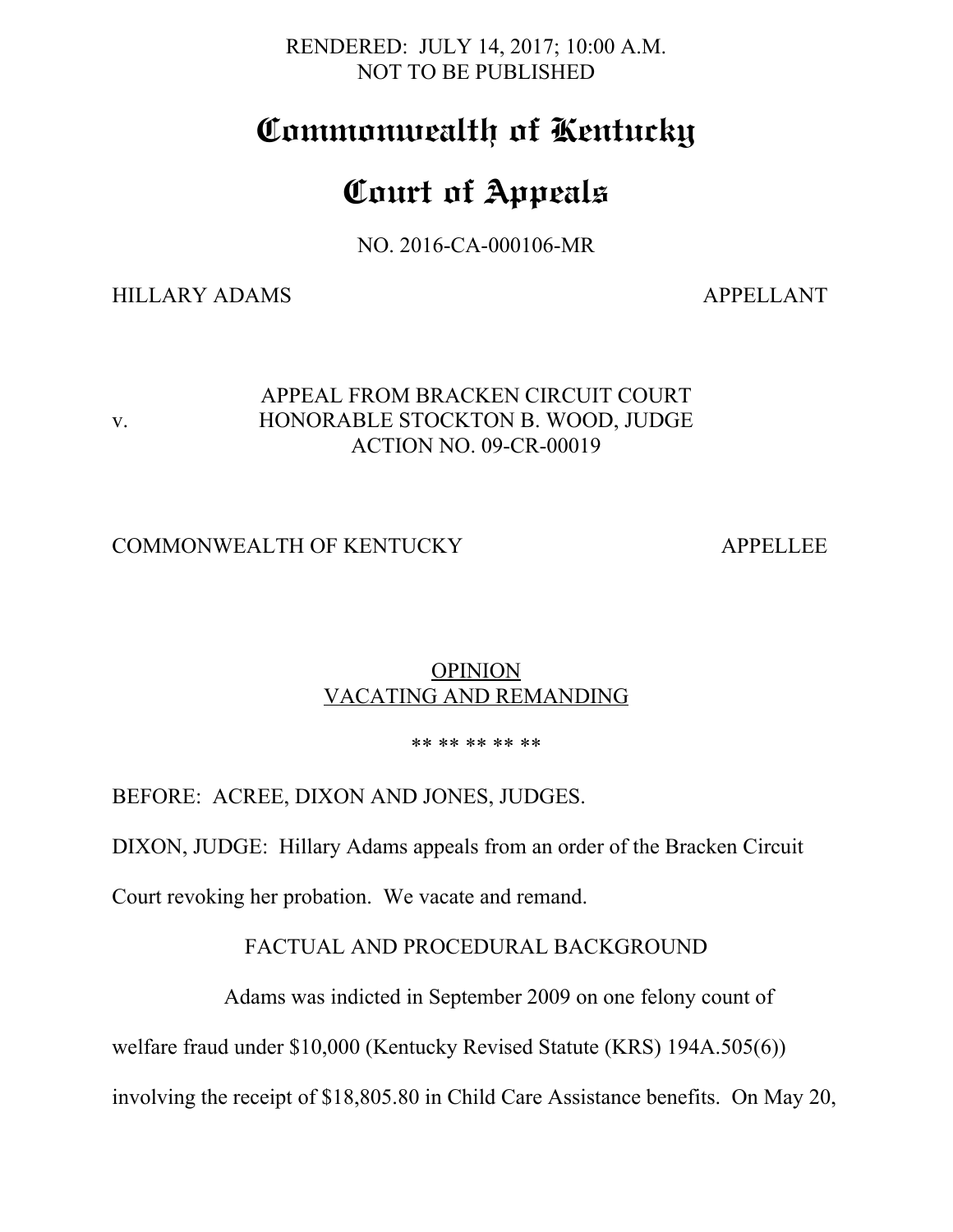2010, she entered a plea of guilty to an amended count of welfare fraud under \$10,000. In exchange for the plea, the Commonwealth recommended supervised pretrial diversion for a period of five years or until restitution was paid, whichever was longer, with a prison sentence of five years if diversion was unsuccessful. On May 24, 2010, the circuit court entered an order in accordance with this recommendation with Adams being required to pay \$100.00 per month to the Cabinet for Health and Family Services. On August 20, 2010, the circuit court entered another order granting diversion with conditions. The order specifically stated that if the court found Adams failed to successfully complete pretrial diversion, it could impose a sentence equal to or less than the five years recommended by the prosecutor.

On April 27, 2012, the probation officer filed a violation of supervision report stating that Adams had failed to make the required restitution payments and had tested positive for use of cocaine and marijuana. Following a hearing, the circuit court entered an order in June 2012, voiding her pretrial diversion based on finding that she had violated the conditions of pretrial diversion. On July 21, 2012, the circuit court entered a Judgment sentencing her to five years in prison probated for a period of five years. The conditions of probation included avoiding injurious or vicious habits, avoiding persons or places of disreputable or harmful character, undergoing available substance abuse or psychiatric treatment, promptly notifying the probation officer of any change of address or employment, and obeying all rules imposed by Probation and Parole.

-2-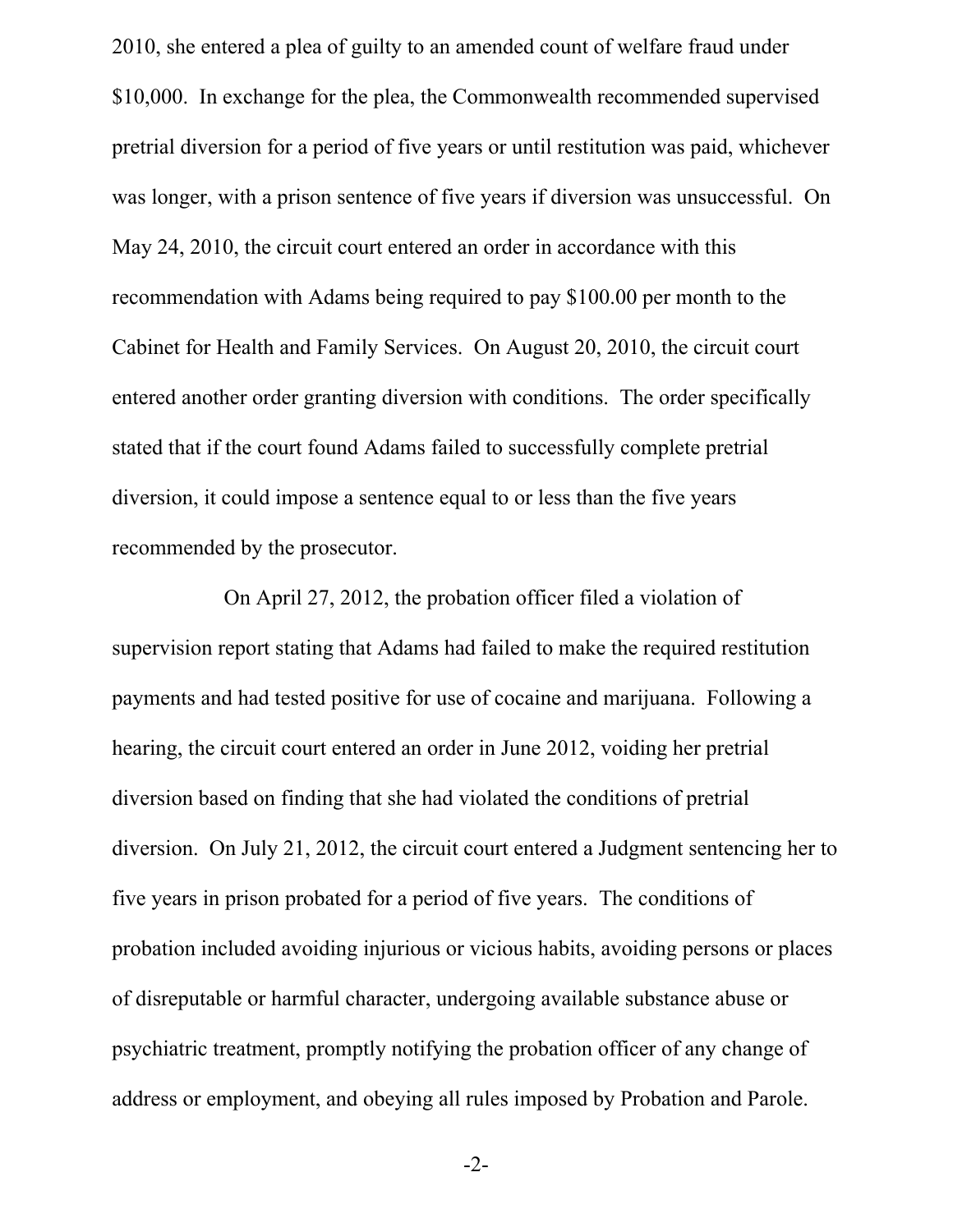On October 4, 2012, the probation officer filed another violation of supervision report stating that Adams again failed to make restitution payments. Before a hearing could be held on the report, the probation officer filed another violation of supervision report on December 5, 2012, stating that Adams had failed to report to the probation officer as directed, failed to report a change of her home address, and had absconded from supervision. After a hearing on the two reports on January 17, 2013, the circuit court found that Adams had violated the terms of probation but imposed an alternative sentence of incarceration in the county detention center every weekend from 7:00 p.m. on Saturday to 7:00 p.m. on Sunday until March 31, 2013, in lieu of revocation.

On May 30, 2013, the probation officer filed another violation of supervision report stating that Adams had absconded from supervision, had failed to report to the probation officer as directed, and had failed to make restitution as ordered. On July 1, 2013, after conducting a hearing at which Adams stipulated to violating the conditions of her probation, the circuit court entered an order revoking her probation and sentencing her to serve the original five-year sentence.

On August 6, 2013, Adams filed a Motion for Shock Probation, which stated that she had been accepted into the Drug Court Program. On August 15, 2013, following a hearing, the circuit court granted the motion and placed her on probation for a period of five years with the same conditions as her earlier probation with the addition that she complete the Drug Court Program. The circuit

-3-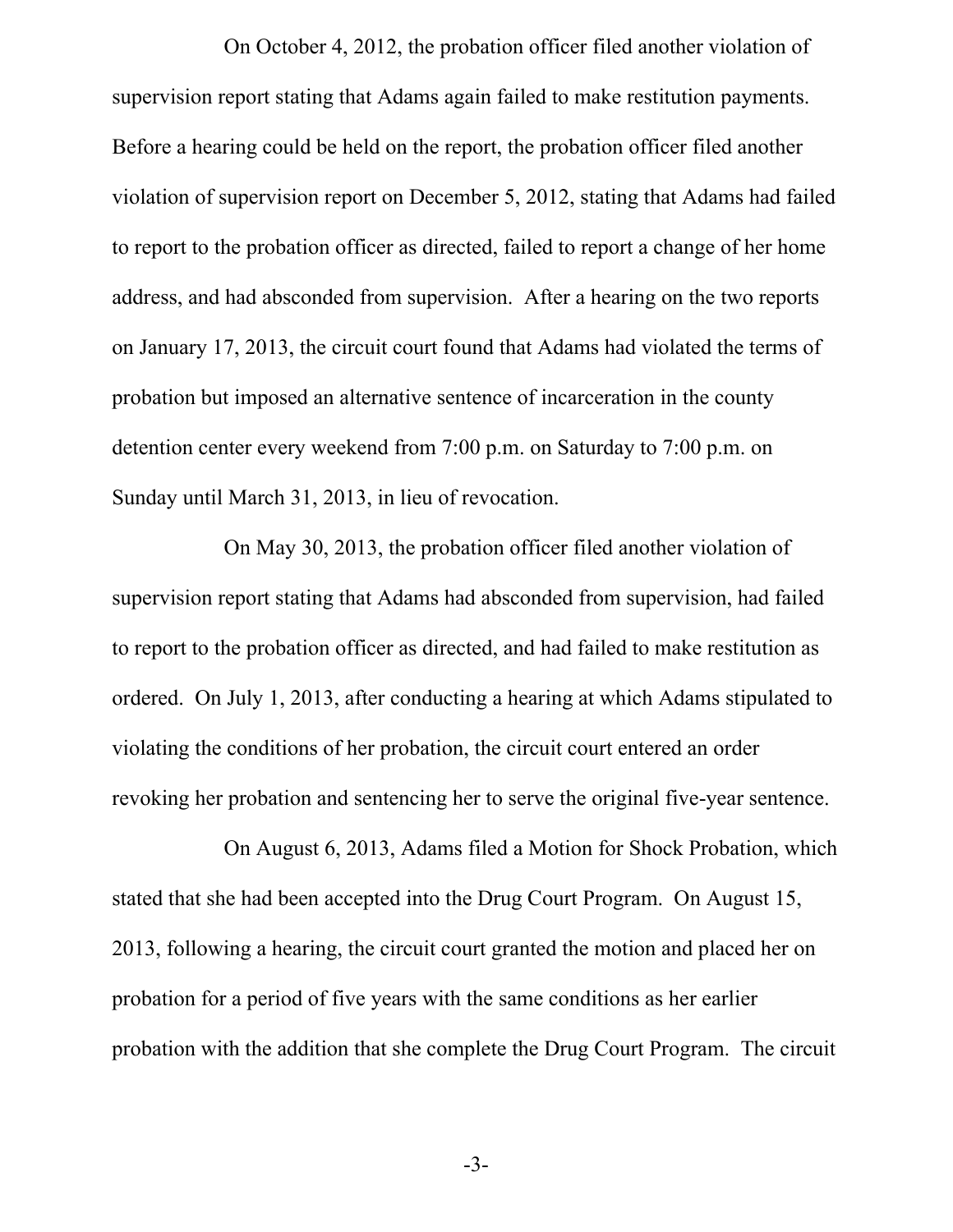court transferred Adams to the drug court and ordered that she be transferred from the detention center to the Brighton Center for drug treatment.

 On November 13, 2015, the Commonwealth filed a Motion to Revoke Probation stating that Adams had failed to complete the court-ordered drug treatment because she had been terminated from drug court for violations. On November 23, 2015, the circuit court conducted a probation revocation hearing. After hearing testimony from a drug court representative and Adams, the circuit court delayed ruling on the motion until after it could receive records from the Brighton Center concerning its actions in discharging Adams from the Center. On December 4, 2015, the prosecutor filed supplemental information consisting of a letter from a Case Manager explaining the basis for Adams' discharge, which involved her alleged contact with her fiancé. On December 15, 2015, the circuit court entered a form Order Revoking Probation, which merely stated that Adams had violated her probation by failing to successfully complete the Brighton Center program. The court further found that Adams' failure to complete the conditions of supervision constituted a significant risk to the community at large which could not be appropriately managed in the community. This appeal followed.

#### STANDARD OF REVIEW

The appellate standard of review of a decision to revoke a defendant's probation is whether the trial court abused its discretion. *Commonwealth v. Lopez*, 292 S.W.3d 878, 881 (Ky. 2009); *Lucas v. Commonwealth*, 258 S.W.3d 806, 807- 08 (Ky. App. 2008). Under the abuse of discretion standard, the trial court's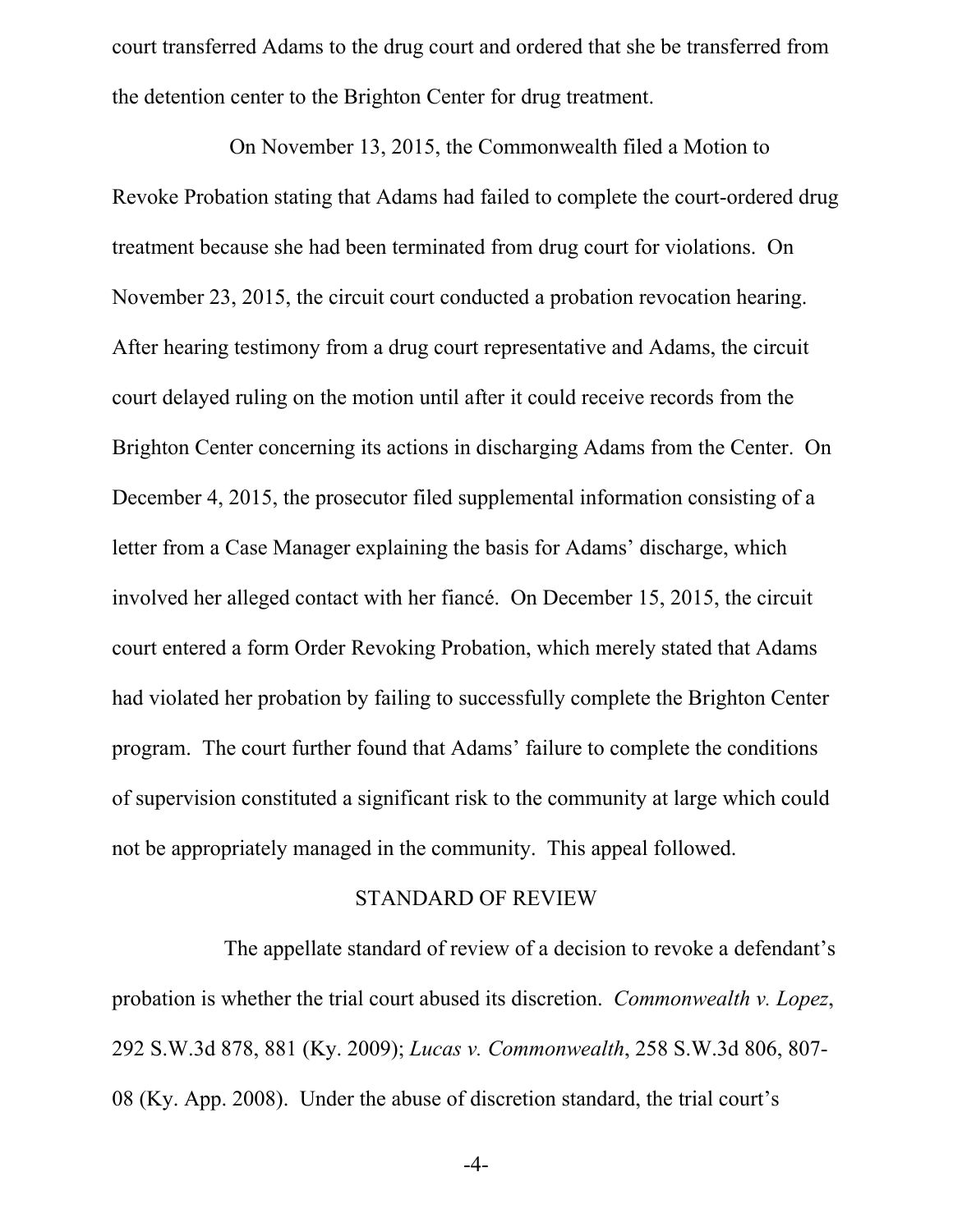decision must be "'arbitrary, unreasonable, unfair, or unsupported by sound legal principles.'" *Commonwealth v. Andrews*, 448 S.W.3d 773, 780 (Ky. 2014) (quoting *Commonwealth v. English*, 993 S.W.2d 941, 945 (Ky. 1999)). *See also Miller v. Commonwealth*, 329 S.W.3d 358, 359-60 (Ky. App. 2010).

### ANALYSIS

Adams contends that the circuit court did not comply with the probation revocation statutes, KRS 439.3106 and KRS 439.3107. She argues that the record does not indicate that the court properly considered and made sufficient factual findings that she could not be managed in the community with alternative sanctions and that she posed a significant risk to the victim or community at large. Adams requests that the case be remanded to the circuit court with instructions to impose an alternative sanction or to make additional findings consistent with the statutory requirements. The Commonwealth contends that Adams did not properly preserve the issues for appellate review and the circuit court did not abuse its discretion in revoking her probation.

The traditional, long-standing rule in Kentucky applicable to probation revocation permitted revocation if there was evidence that the probationer violated at least one condition of probation. *Lucas*, *supra* at 807-08; KRS 533.020(1). In 2011, the General Assembly enacted the Public Safety and Offender Accountability Act, commonly referred to as House Bill 463, which significantly amended the penal sentencing provisions including probation

-5-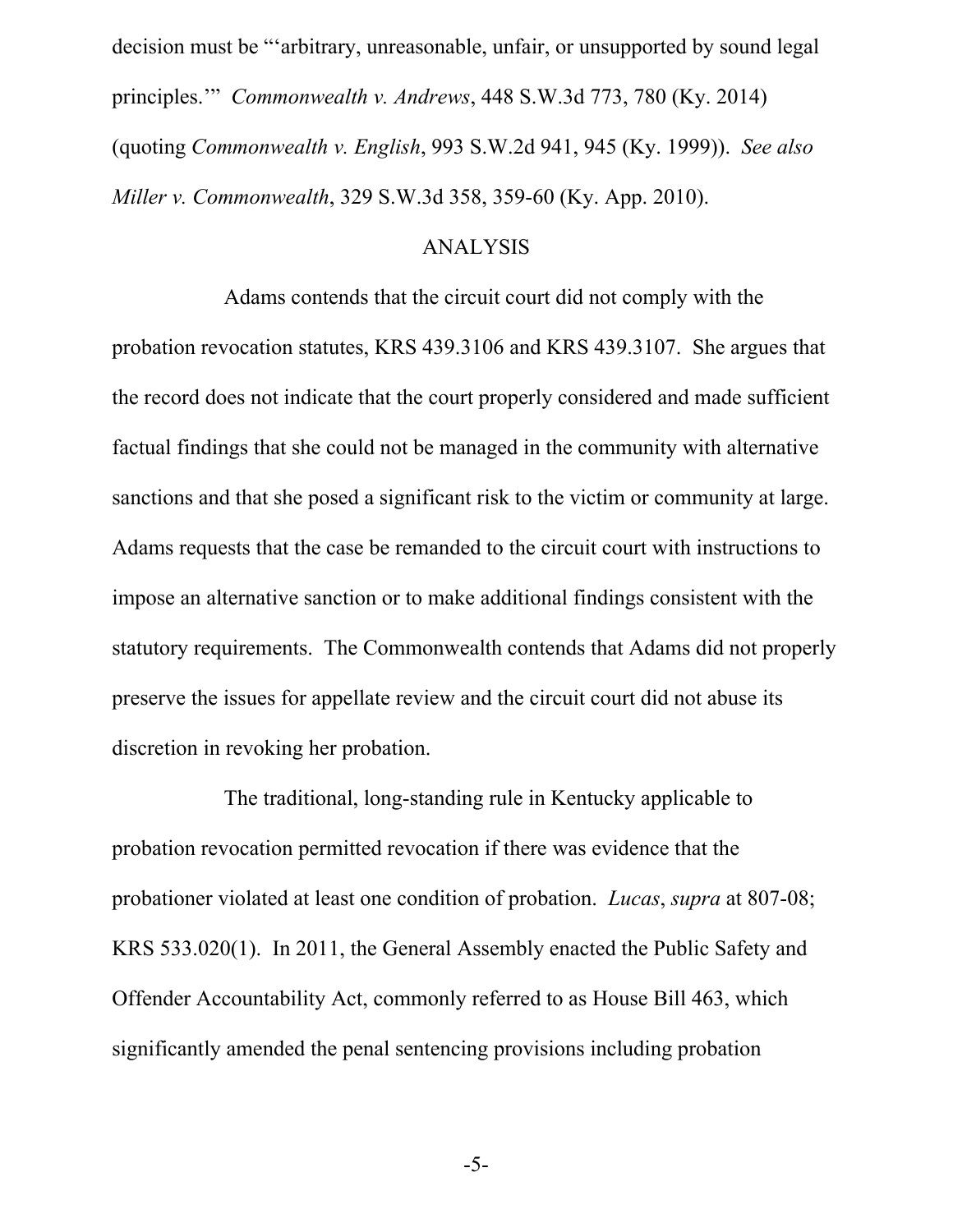revocation by creating several new statutes and new criteria, as reflected in KRS

439.3106 and KRS 439.3107. KRS 439.3106 provides:

Supervised individuals shall be subject to:

(1) Violation revocation proceedings and possible incarceration for failure to comply with the conditions of supervision when such failure constitutes a significant risk to prior victims of the supervised individual or the community at large, and cannot be appropriately managed in the community; or

(2) Sanctions other than revocation and incarceration as appropriate to the severity of the violation behavior, the risk of future criminal behavior by the offender, and the need for, and availability of, interventions which may assist the offender to remain compliant and crime-free in the community.

In *Commonwealth v. Andrews*, *supra*, the Kentucky Supreme Court

declared that House Bill (HB) 463 modified the traditional approach by imposing additional considerations and standards relevant to the revocation of probation. In essence, the Supreme Court recognized that under KRS 439.3106 and KRS 439.3107, a trial court must find that (1) the probationer violated a condition of probation; (2) that the violation constitutes a significant risk to prior victims or the community at large; and (3) that the probationer cannot be appropriately managed in the community. 448 S.W.3d at 778-79. However, in *McClure v.*

*Commonwealth*, 457 S.W.3d 728, 731 (Ky. App. 2015), this Court held that consistent with the Supreme Court's opinion in *Andrews*, the circuit court must make adequate findings of fact concerning each factor of KRS 439.3106. As the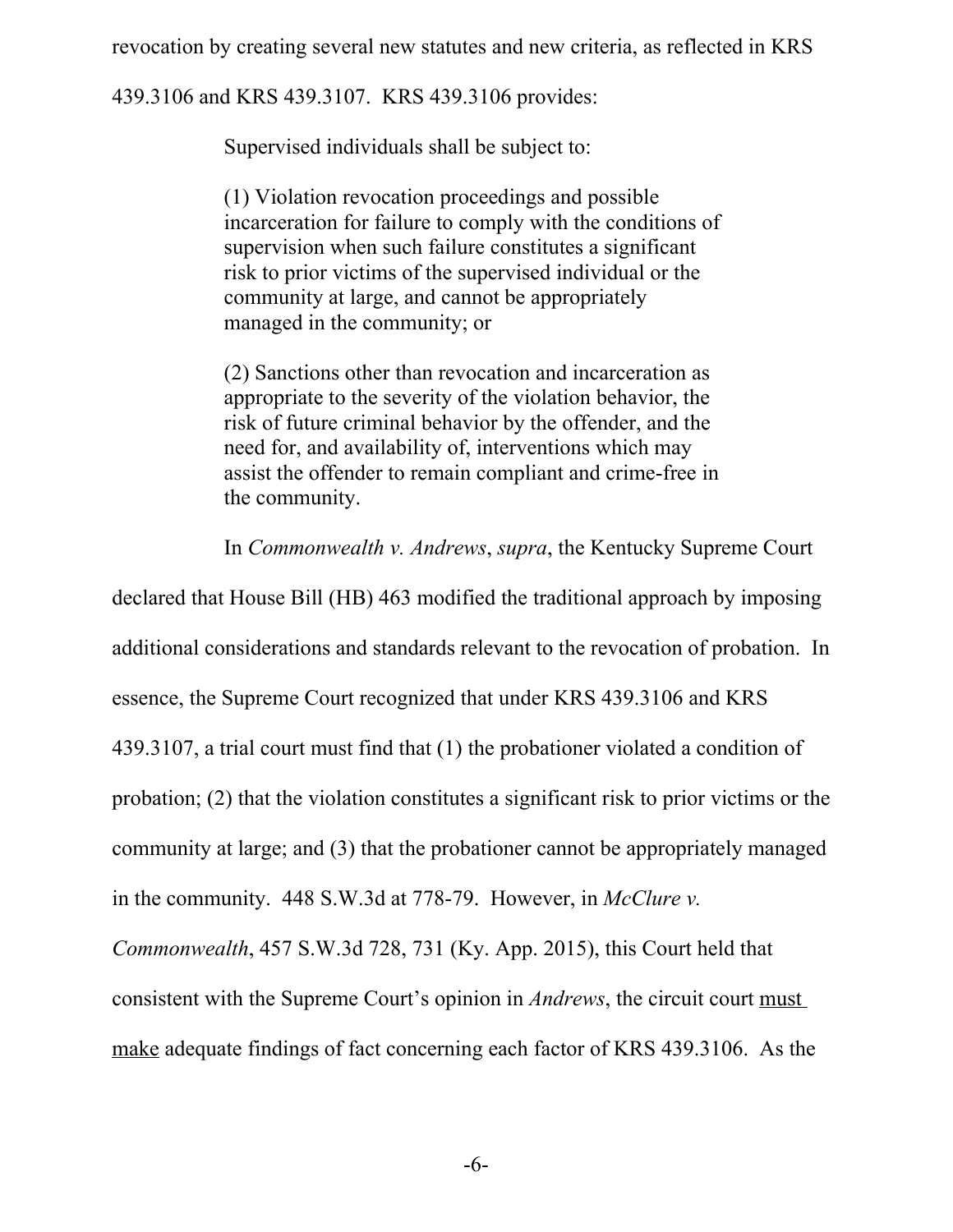Court stated in *Blankenship v. Commonwealth*, 494 S.W.3d 506, 509 (Ky. App.

2015),

In *McClure*, our Court held that under KRS 439.3106(1) a trial court must make findings of fact concerning whether a party poses a risk to the community and is not manageable in the community. The role of the appellate court is merely to evaluate the sufficiency of the evidence and whether the trial court abused its discretion. *Id*. at 734.

We concur with *McClure*, which in applying *Andrews* made clear trial courts must consider and make findings—oral or written—comporting with KRS 439.3106(1).

Moreover, in *Helms v. Commonwealth*, 475 S.W.3d 637, 645 (Ky. App. 2015), the

Court indicated that summary findings merely referencing the statute was

insufficient. "If the penal reforms brought about by HB 463 are to mean anything,

perfunctorily reciting the statutory language in KRS 439.3106 is not enough." In

*Pettis v. Commonwealth*, 2017 WL 244867, at \*4 (Ky. App. January 20, 2017), the

Court said: "The legislature did not intend for trial courts to issue bare recitations

without a supporting factual basis for the trial court's decision."

In the current case, the only evidence discussed and introduced at the revocation hearing involved the circumstances related to Adams' conduct at the drug treatment center. At the hearing, the Program Supervisor for Drug Court testified that Adams was going to be terminated from the Brighton Center because she had contact with her fiancé, who is the father of her five children, after being instructed not to do so. Adams testified that she had had approved contact with her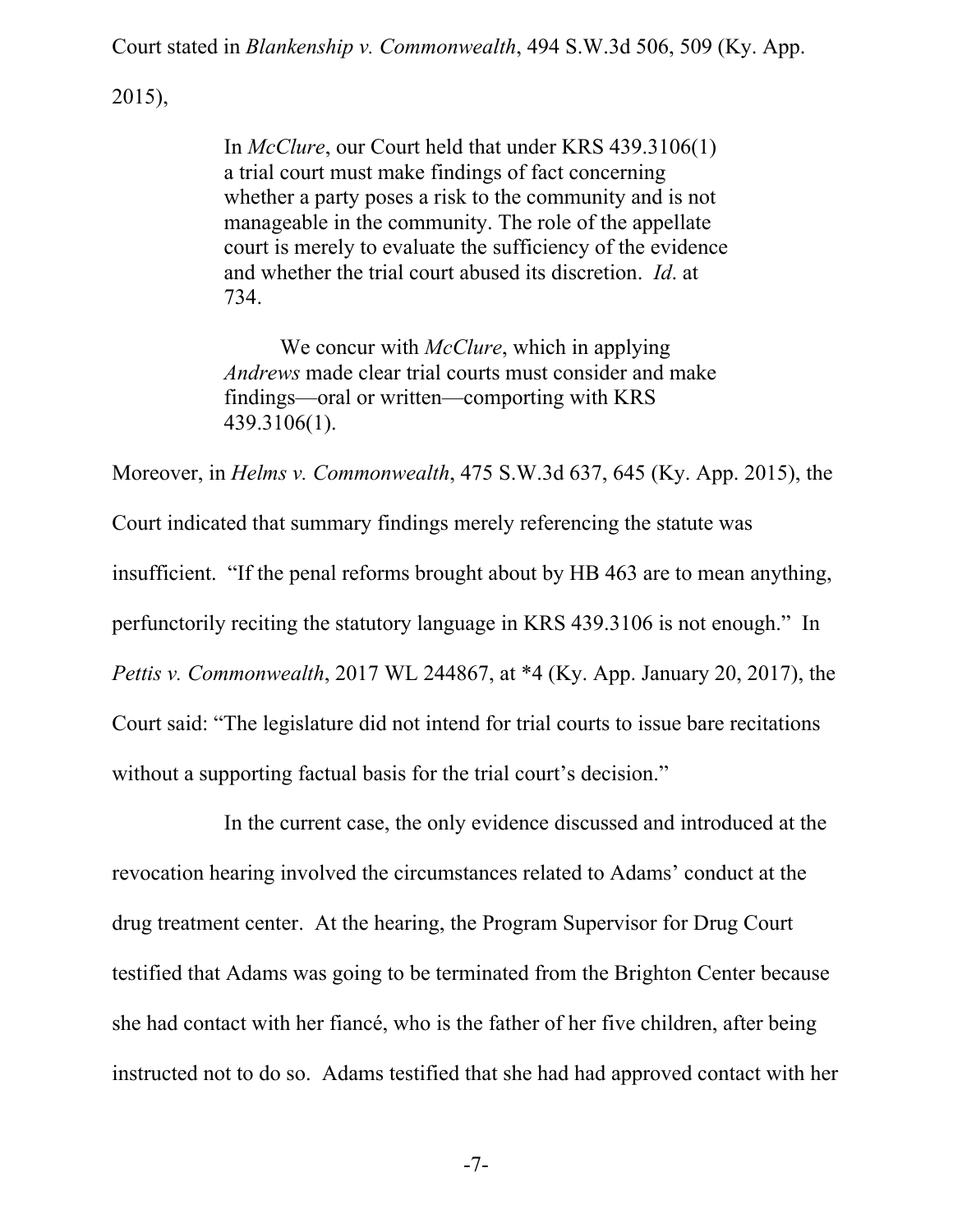fiancé for several months while at Brighton, but she denied having had contact after being told not to do so without any explanation from the Brighton Center's employees for the change. She stated that she had maintained employment and had no drug use during the approximately one year at the Brighton Center. Following the hearing, a Case Manager submitted a letter explaining that Adams had been discharged from the Brighton Center after another resident reported having seen her with her fiancé. No other hearings were conducted before the court revoked Adams' probation.

In this case, the circuit court made no oral findings on the record at the hearing. The only findings by the court consisted of the handwritten statement on the form order that Adams had violated her probation because she "failed to successfully complete the Brighton Recovery Center for women," and the printed findings that "her failure to comply with the conditions of supervision constitute a significant risk to the community at large which cannot be appropriately managed in the community." The court made no specific findings or explanation for the factual premise for its general findings under KRS 439.3106(1).

We conclude that to facilitate adequate review, it is best for the circuit court to identify the factual evidence and basis for its decision that Adams poses a significant risk to and cannot be managed in the community. The court should enter express findings on both elements of KRS 439.3106(1) with an analysis and conclusion whether revocation or a lesser sanction is most appropriate. *See e.g., McClure*, 457 S.W.3d at 734.

-8-